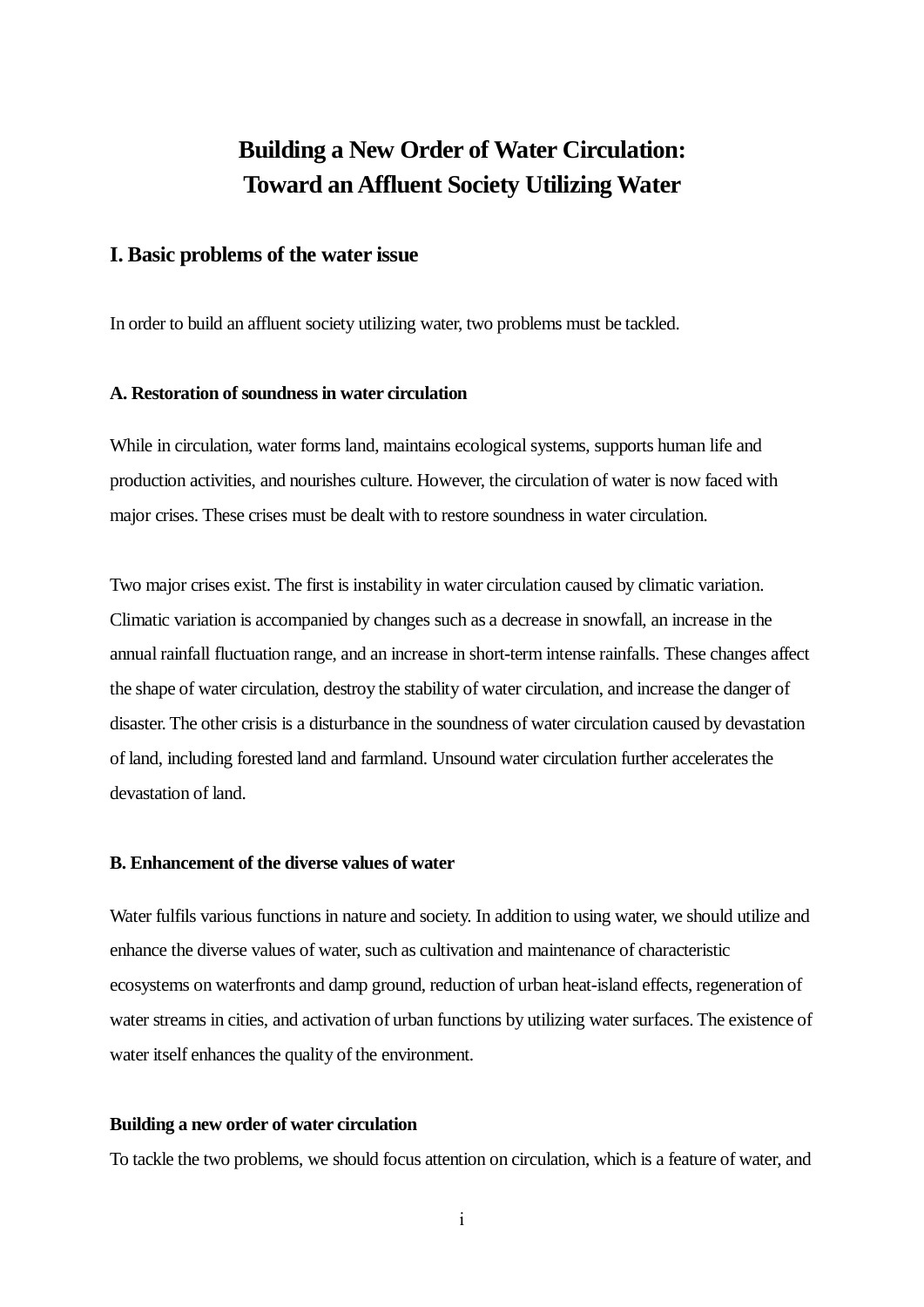build a new order of circulation instead of adhering to the existing order of water utilization.

According to the existing order of water utilization, the quantitative aspect of water utilization based on the right to use water and the qualitative aspect focused on the control of the drainage-water pollution load are separate. As these aspects are regulated under different rules, it should be emphasized that regulation does not perform the role of maintaining the order of water utilization, in view of the diverse functions of water from a comprehensive viewpoint.

# **II. Toward a new order of water circulation: five suggestions**

## **1. Creation of a watershed-based order of water circulation**

In order to create and maintain sound water circulation, a watershed-based order of circulation should be built. For this purpose, the following measures should be implemented.

#### **(1) Establishment of a foundation respecting watershed water circulation**

Water circulates in a watershed as a unit. A watershed has natural and social features. Efforts to restore the soundness of water circulation should be deployed for individual watersheds, respecting their own features.

As the foundation of restoring watershed water circulation, two schemes should be established.

One of the schemes is to set up rules of water circulation for each individual watershed. Under this scheme, watershed communities linked by water circulation should create the rules concerning water circulation, incorporating the features of the watershed, and policies and measures related to water circulation should be deployed under these rules. The rules should cover conservation of forests, replenishing of water resources, distribution of water resources, conservation of water quality, construction and maintenance of water supply facilities, and effluent treatment such as sewerage.

The other scheme is to create a system to control water intake and discharge in an integrated manner.

ii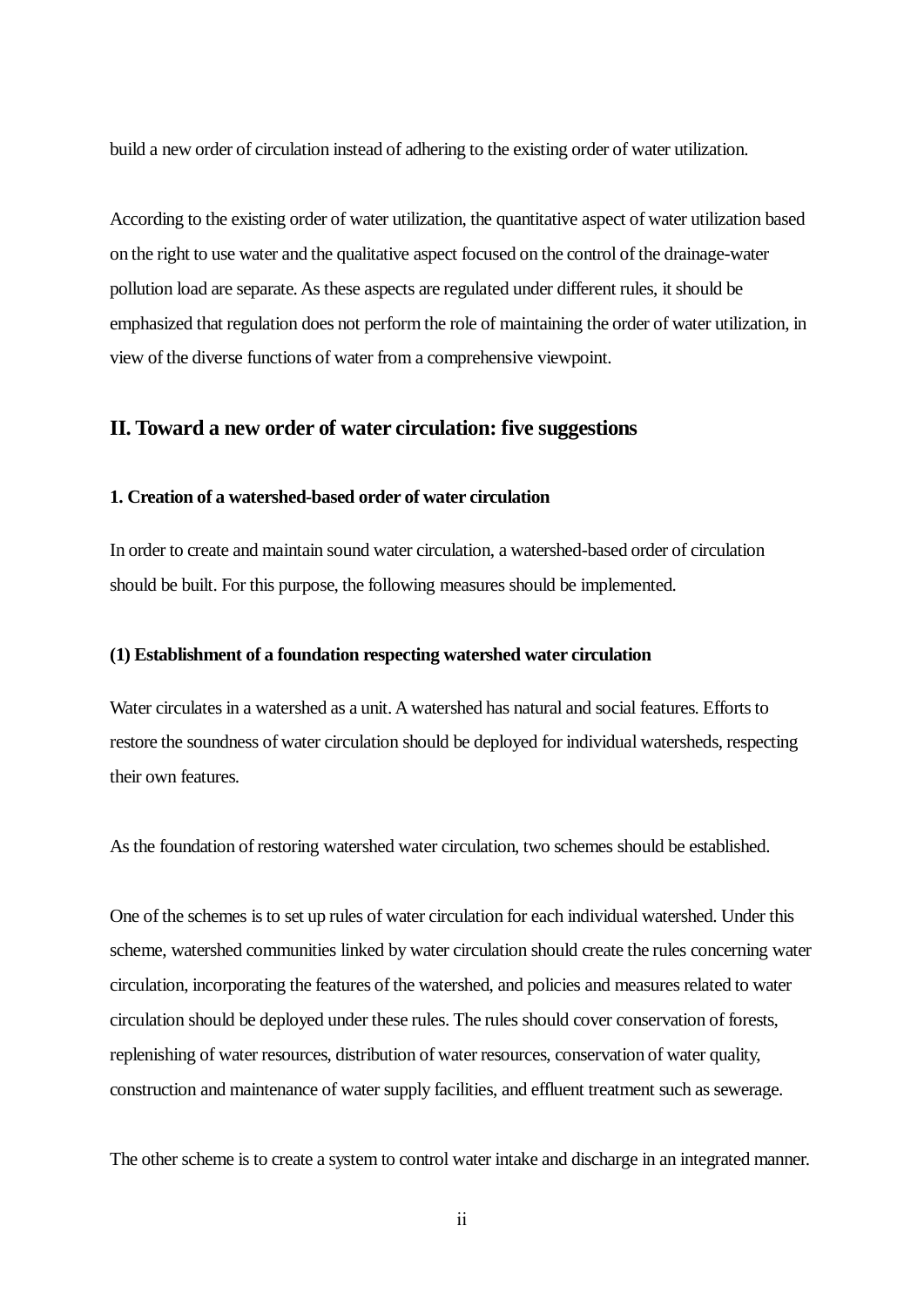The water-related order is presently operated separately for individual categories—water intake is regulated by rights to use water, conservation of water quality is controlled by regulation of water discharge, and water-use service is regulated by agricultural water control and water supply along with sewerage control. Comprehensive control of water circulation will be made possible with watershed-based integrated operation of the water-related order.

#### **(2) Creation of a scheme for controlling water-circulation impacts for individual watersheds**

A scheme should be created to ascertain and regulate the impact on water circulation of various actions taken within a watershed. The scheme is to consist of:

- (i) A system for predicting and assessing actions in a watershed that may have impact on water circulation, proposing necessary improvements, giving advice to cope with impacts, and providing consulting services.
- (ii) A watershed-based organization for assessing and controlling impacts on water circulation and for managing drought.
- (iii) Rules for adjusting the impact of groundwater use, based on the principle that groundwater should fundamentally be publicly managed.

#### **(3) Incorporation of water circulation views into land utilization planning**

Water-circulation points of view should be incorporated into planning and operating various land utilization programs. For this purpose, urban planning, land utilization planning, agricultural land improvement and consolidation planning, forestry preservation planning, etc. should be reviewed for each watershed and adjusted comprehensively. In order to make it clear that local communities are obliged to respect water circulation, this obligation to respect water circulation should be clarified in urban, rural, and other regional arrangement plans. In addition, water-circulation soundness restoration planning should be established for each watershed as required.

## **2. Order formation utilizing economic approaches**

Economic approaches should be applied to water utilization to enhance rationality in water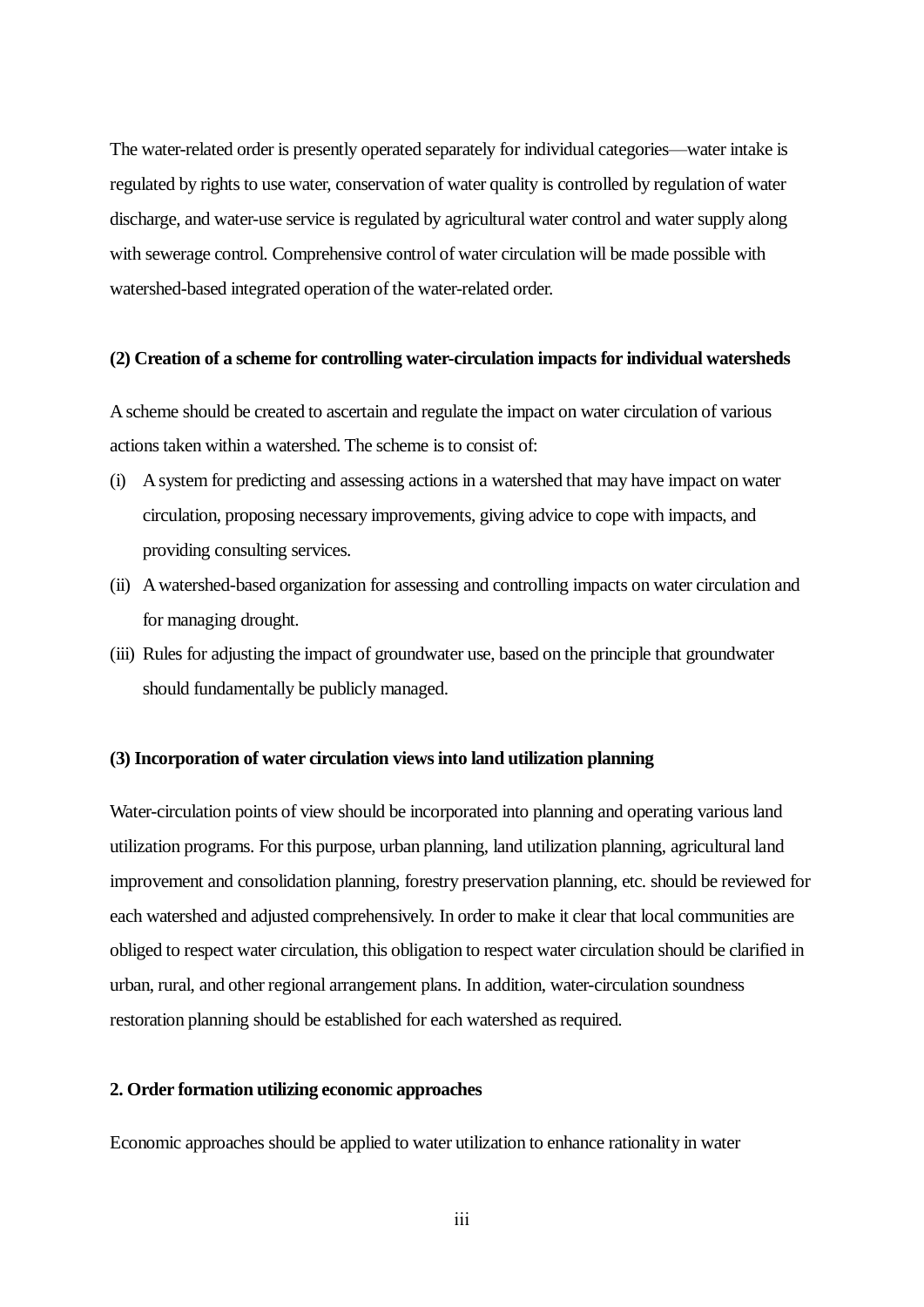utilization and to form and maintain a good order. The following measures should be implemented for this purpose.

#### **(1) Creation of a water rightstrading institution**

An institution should be created to allow rights to use of water to be traded as economic goods.

This will allow the price mechanism to work to rationalize water utilization, and trading of water will promote proper distribution of water resources. In this case, burden-sharing in connection with external diseconomies will be made clear and the public nature of water supply will be secured, which will complement the market function. Amarket should be operated for each individual watershed.

# **(2) Beneficiaries-pay principle**

The beneficiaries-pay principle in water utilization should be followed in order to ensure the rationality of the economic approach. In particular, sharing of responsibility for the pollution load and sharing of water resource conservation, which is important for sound water circulation, should be reconsidered. It is also important to operate effectively the regulation and adjustment of land utilization for conserving water resources.

#### **(3) Rational operation of water resource development facilities**

Water distribution should be more rationalized by revising the operation rules for water resource development facilities. For example, it will be effective to pool the capacities of water service dams in the same water system and to accumulate and supply water covering the entire system. This will enhance the efficiency of facility operation and also facilitate water-rights transactions and promote effective utilization of water resources. At the same time, demand for securing the normal functions of flowing water can be met to increase the value of the water environment.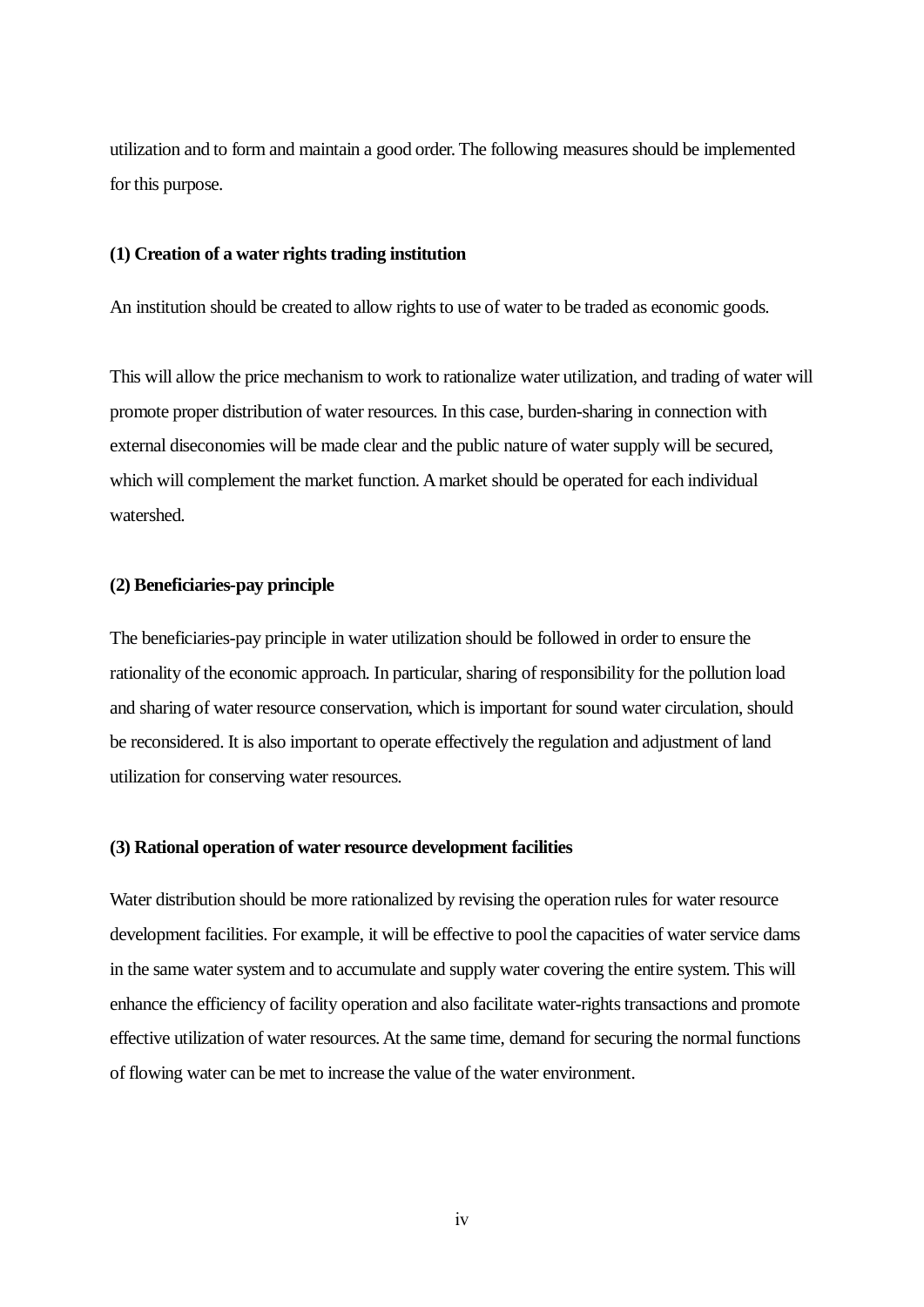#### **3. Securing of environmental functions of water**

Efforts should be made to enhance the multiphase values of water, particularly the environmental functions. For this purpose, the following measures should be implemented.

#### **(1) Recognition of the public nature of the environmental functions of water**

The public value of waterfronts and water surfaces should be recognized and valued to form a social consensus. For this purpose, indexes to evaluate the water environment should be developed. It is a basis of recognizing the water environment to ascertain the environmental functions of water in a comprehensive manner, instead of resorting only to water quality index data obtained from chemical analysis, and to evaluate the soundness.

Furthermore, in urban planning, the water environment should be clearly positioned as a component of the city, and efforts should be made to preserve and improve the water environment. This means that the viewpoints of the water environment and water circulation are to be incorporated into the formation of the land utilization order, which has been developed as a core task in urban planning.

# **(2) Utilization of the water environment as public property**

A scheme to handle the water environment itself as public property should be established. Enjoying the water environment should be recognized as a right that should be shared by communities in order to maintain the value of the water environment. This will make it clear that conservation of the water environment is a public responsibility.

#### **(3) Improvement of infrastructure supporting the water environment**

Improvement of facilities that support a rich water environment should be promoted. In particular, water-source forests and riverside woodlands, which are important as facilities promoting the soundness of water circulation, should be well maintained and improved. It is also important to form rules to enjoy the water environment, such as rules for ship transportation and waterfront utilization.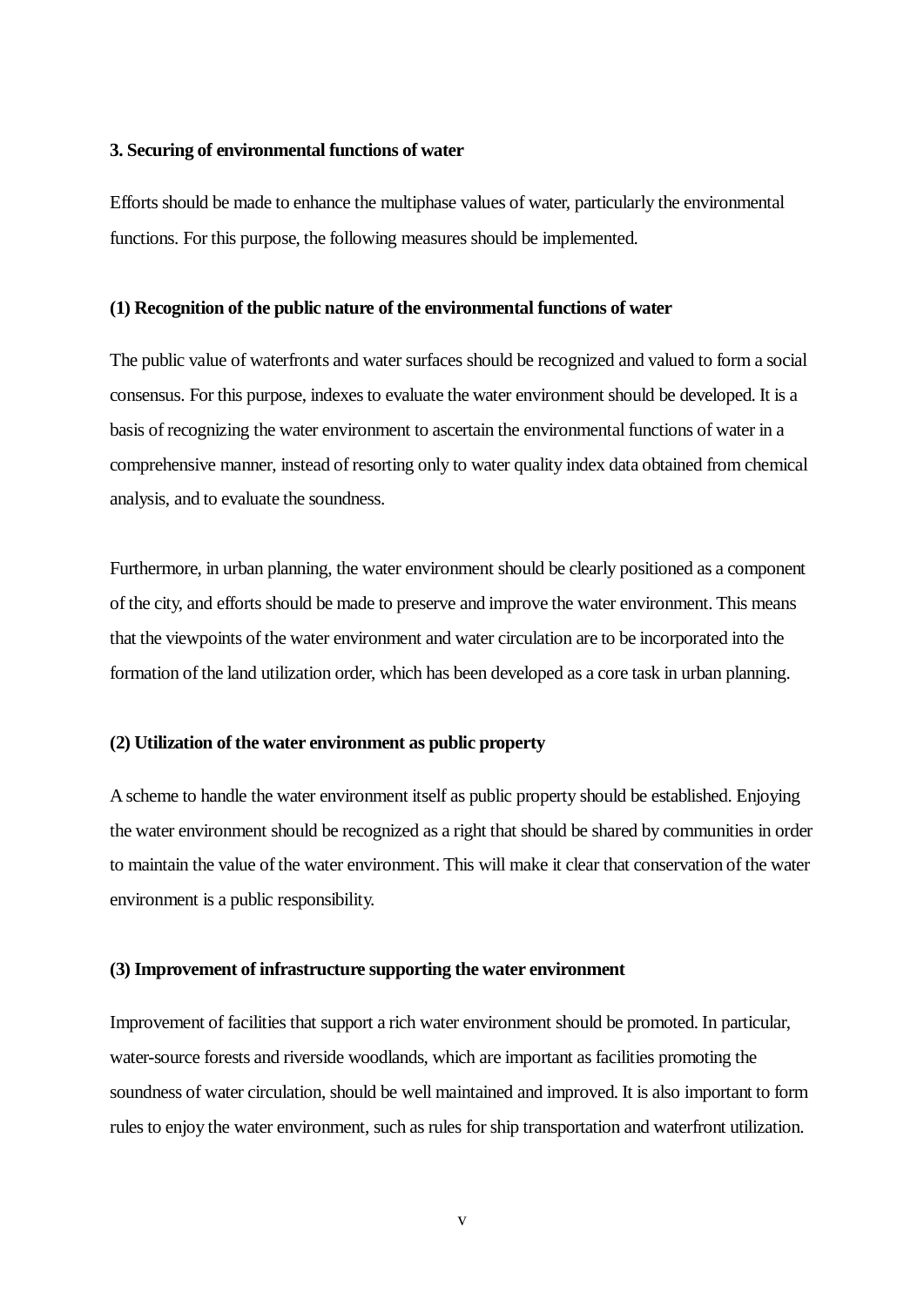#### **4. Building and integration of a water information system**

A system should be built up to ascertain information about water systematically and analyze the information accurately. The system will allow a variety of complicated information about water to be operated in an integrated manner. For this purpose, the following measures should be implemented.

#### **(1) Formation of a water information system and public operation of the system**

A water information system should be built that allows data on multiple hydraulic, hydrological, and biological phenomena to be ascertained comprehensively and systematically and the data to be analyzed as required by various parties concerned. It is necessary to operate the system publicly and to open collected and accumulated information.

This will make it possible to ensure the integration of data related to water, to form common consent through sharing of the data, and to ascertain water circulation in each watershed; this will promote establishment of the effectiveness and adequateness of water policy. This will also largely contribute to prediction and verification of the impact of climatic variations.

#### **(2) Improvement of water management accuracy**

It is necessary to ensure accuracy of judgment and actions in water management by utilizing the water information system. Implementation of coordination for rational and effective water use in drought periods, improvement of accuracy and optimized water flow control using dams, and the establishment of an early warning system against flood damage and drought damage should be tackled as promptly as possible.

#### **5.** Securing and strengthening **water-related human foundation**

The water-related human foundation should be secured and strengthened, involving people who have water-related technologies, who are engaged in water policies such as operating water systems, and who contribute to the affluence of society through water-related businesses. For this purpose, the following measures should be implemented.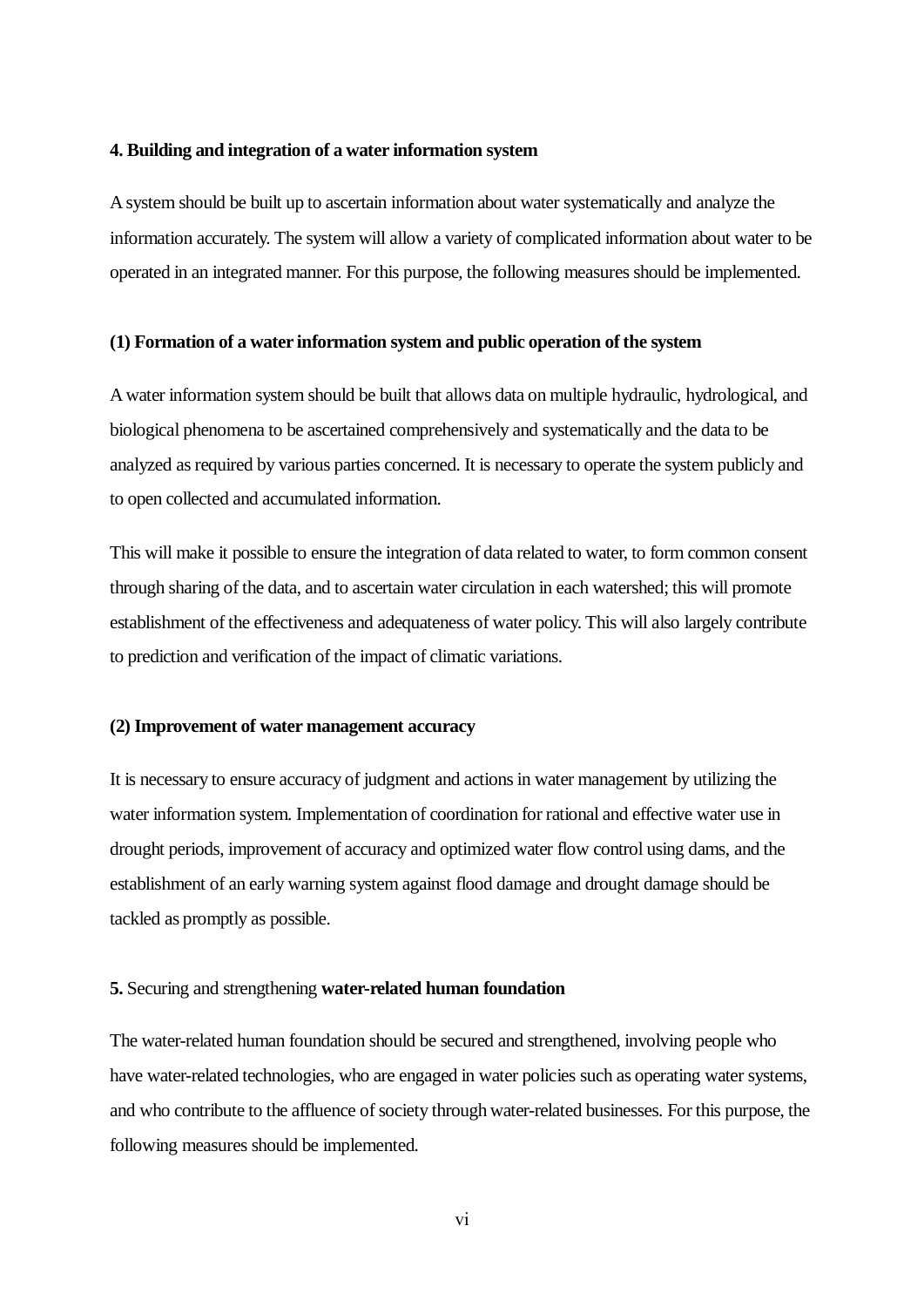#### **(1) Mobilization of capabilities toward the integration of water technologies and water policies**

Capabilities should be mobilized to integrate water technologies and water policies, which are operated separately and individually. Effective measures for this purpose include the following:

- (i) Water-related technologies that have been organized for specific objectives such as flood control, agricultural water use, power resources, water supply and sewerage, and the water ecosystem, are systematized, fused, and reorganized to meet water circulation requirements.
- (ii) Integrated operation of the water system and the land system are promoted in order to maintain the water-related order for each watershed and to improve water environment policy.

#### **(2) Promotion of water-related businesses**

Water-related businesses should be promoted more than before. Not only governments but also industries, nonprofit organizations, and citizens using water deploy activities related to water use and the water environment and should bear roles in managing and maintaining water circulation. This will largely promote development of water-related technologies and concretization of the multiphase values of water.

In particular, promotion of the soundness of water circulation through water businesses will contribute to the preservation of national land in the face of ongoing deterioration by means of industrial activities. Water-related industries, which are capable of performing management and operation of water businesses as a whole, are capable of contributing to solving the water problems facing international society.

# **III. Toward implementation of the proposal: time to take action**

We have proposed five suggestions toward building a new order of water circulation, which is necessary for forming an affluent society utilizing water.

Various proposals regarding water have been advanced in the past. As it was difficult to obtain approval from different individuals concerned, however, most of these proposals have not been